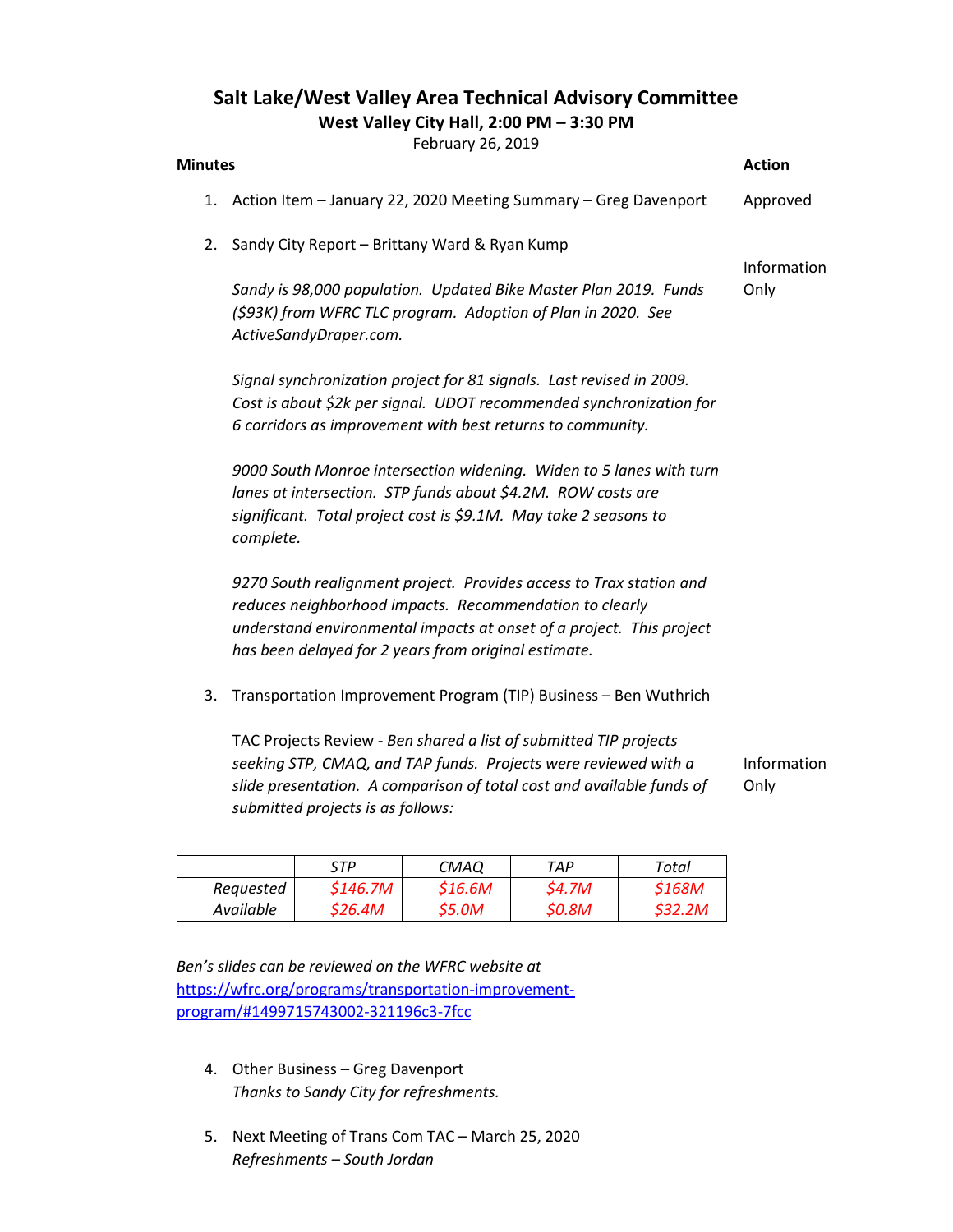## Attendance Roll Salt Lake Technical Advisory Committee<br>Date <u>Camel February 26, 2020</u>

February 26, 2020

Please check your name or add it to the list below and update your contact information if needed.

| V      | <b>Name</b>          | <b>Organization</b>       | <b>Phone</b>  | E-mail                     |
|--------|----------------------|---------------------------|---------------|----------------------------|
|        | Andra, Trevor        | <b>Bluffdale</b>          |               | tandra@bluffdale.com       |
| $\chi$ | Baranowski, Bill     | West Jordan               | 801.569.5047  | billba@wjordan.com         |
|        | Beim, Alex           | UTA                       | 801.287.9105  | abeim@rideuta.com          |
|        | Benford, George      | Parametrix                | 801.866.3191  | qbenford@parametrix.com    |
|        | Bennion, Wayne       | <b>WFRC</b>               | 801.363.4250  | wbennion@wfrc.org          |
| X      | <b>Billings, Kip</b> | <b>WFRC</b>               | 801.363.4250  | kbillings@wfrc.org         |
| X      | Boman, Haley         | <b>SLC</b>                | 801.638.7263  | Haley.boman@slc.gov        |
| X      | Bowers, Jonathan     | Herriman City             | 801.597.0012  | jbowers@herriman.org       |
|        | Brondum, Erik        | West Valley City          | 801.963.3406  | ebrondum@wvc-ut.gov        |
|        | Brower, Kyle         | <b>Riverton City</b>      |               | kbrower@rivertonutah.gov   |
|        | Cooley, Scott        | <b>Draper</b>             | 801.656.6566  | Scott.cooley@draper.ut.us  |
|        | Coyle, John M.       | <b>SLC</b>                | 801.535.6241  | John.coyle@slcgov.com      |
| X      | Davenport, Greg      | West Jordan               | 801.569.5077  | gregd@wjordan.com          |
|        | Ellis, Shane         | <b>SL County</b>          |               | sellis@slco.org            |
| X      | Farnsworth, Grant    | <b>UDOT</b>               | 801.663.9985  | gfarnsworth@utah.gov       |
| X      | Fazio, Michael       | <b>Bluffdale</b>          | 801.849.9430  | mfazio@bluffdale.com       |
| X      | Galang, Madeline     | SL County                 | 385.468.6622  | Mfrancisco.galang@slco.org |
| X      | Gilmore, Walt        | SL County                 | 801.468.2582  | wgilmore@slco.org          |
|        | Gilson, Brad         | Cottonwood Heights        | 801.694.7770  | brad@gilsonengineering.com |
|        | Ginsberg, Adam       | <b>Cottonwood Heights</b> | 801.571.9414  | aginsberg@ch.utah.gov      |
|        | Goldman, Michael     | UTA                       | 801.287.2065  | mgoldman@rideuta.com       |
|        | Greenwood, Shane     | South Jordan              | 801.254.3742  | sgreenwood@sjc.utah.gov    |
| X      | Hammond, Todd        | <b>Draper</b>             | 801.576.6336  | Todd.hammond@draper.ut.us  |
|        | Hartle, Ivan         | <b>UDOT</b>               | 435.633.3553  | ihartle@utah.gov           |
| Χ      | Haskell, Alma        | <b>UTA</b>                | 801.741.8813  | ahaskell@rideuta.com       |
| X      | Hulbert, Crystal     | Salt Lake County          | 385.468.6623  | chulbert@slco.org          |
| X      | Johnson, Dan         | <b>WVC</b>                | 801.963.3228  | Daniel.johnson@wvc-ut.gov  |
|        | Johnson, Hal         | <b>UTA</b>                | 801.232.1905  | hjohnson@rideuta.com       |
|        | Klavano, Brad        | South Jordan              | 801.254.3742  | bklavano@sjc.utah.gov      |
|        | Klingel, Chris       | Riverton                  | 801.208.3184  | cklingel@rivertoncity.com  |
| X      | Kump, Ryan           | Sandy                     | 801.568.2962  | rkump@sandy.utah.gov       |
| $\chi$ | Ludwig, Keith        | Midvale                   | 801.256.2574  | ludwigk@midvale.com        |
|        | Lutze, Frederick     | Millcreek                 |               |                            |
| X      | Miller, John         | Millcreek                 | 801.214.2719  | jmiller@millcreek.us       |
| X      | Moore, Brian         | <b>Riverton City</b>      | 801.208.3153  | bmoore@rivertoncity.com    |
| X      | Murphy, David        | West Jordan               | 801.569.5074  | davidm@wjordan.com         |
| X      | Nielson, Jeremy      | South Jordan              | 385.258.6490  | jnielsen@sjc.utah.gov      |
| X      | Norlem, Chris        | SL City                   | 801.535.6289  | Chris.norlem@slcgov.com    |
|        | Palmer, Brad         | <b>UDOT</b>               | 801.887.3435  | bgpalmer@utah.gov          |
|        | Pay, Dennis          | South SLC                 | 801.483.6038  | dpay@southsaltlakecity.com |
|        | Peters, Helen        | SL County                 | 385.468.4860  | hpeters@slco.org           |
|        | Pickell, Vaughn      | <b>Bluffdale City</b>     | 801.254.5175  | vpickell@bluffdale.com     |
|        | Robinson, Trace      | Riverton                  | 801.208.3137  | trobinson@rivertoncity.com |
|        | Robles, Augusto      | Herriman City             | 801.440.5183  | arobles@herriman.org       |
| X      | Roolf, Becka         | SLC                       | 801535.7274   | beckaroolf@slcgov.com      |
| X      | Sabula, Julianne     | <b>SLC</b>                | 801.535.6678  | Julianne.sabula@slcqov.com |
|        | Shaw, George         | South Jordan              |               | gshaw@sjc.utah.gov         |
|        | Shipp, Matthew       | Cottonwood Heights        | 801.616.6636  | mshipp@ch.utah.gov         |
| X      | Stokes, Trae         | Murray City               | 801.270.2401  | tstokes@murray.utah.gov    |
|        | Swanwick, Carmen     | <b>UDOT</b>               | 801.232.78020 | cswanwick@utah.gov         |
| X      | Terry, Bryce         | Herriman City             | 385.221.4706  | bterry@herriman.org        |